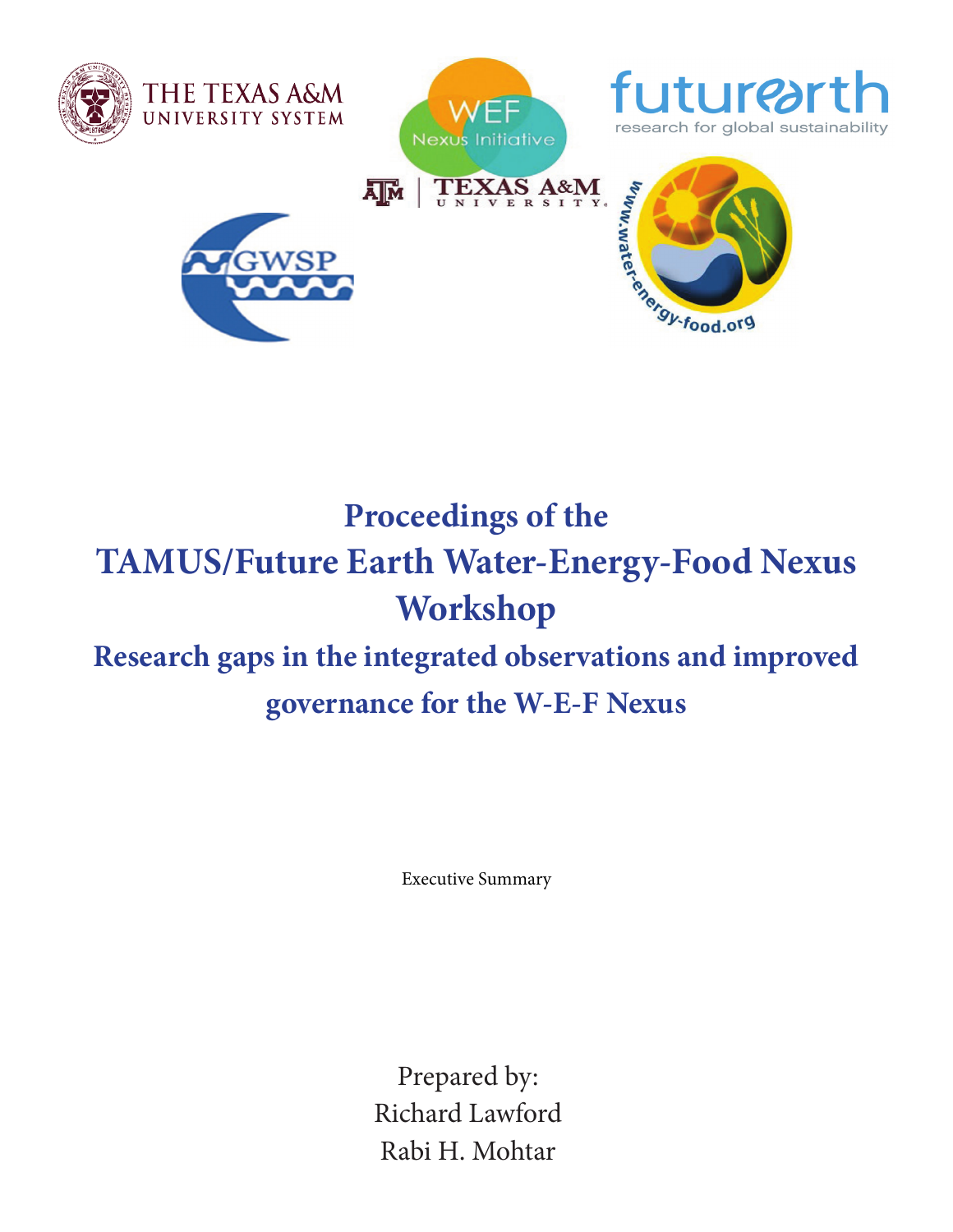# **Table of Contents**

Executive Summary

Acknowledgements

Welcoming Remarks

Overview presentations

- 1. Future Earth W-E-F project and workshop objectives (Richard Lawford)
- 2. Background to W-E-F science (Rabi H. Mohtar)
- 3. Background to W-E-F governance (Claudia Pahl-Wostl)
- 4. World Meteorological Organization perspective (John Qu)
- Panel 1: Issues for the sectors in dealing with the Nexus concept (Chair: Barry Liner)
- Panel 2: The role of instruments to support the W-E-F Nexus (Chair: Hugo Berbery)
- Panel 3: Future trends affecting the W-E-F Nexus (Chair: Manuel Contijoch)
- Panel 4: Developments needed (technology, governance) for policy support, research, and mea-
- surements for water, land, energy, and agricultural management (Chair: Claudia Ringler)
- Panel 5: US Government contributions to addressing W-E-F issues (Chair: Amr S. Elnashai)

Integration across the W-E-F Nexus: Encouraging coherence and convergence to improve W-E-F management (Chair: Michael Patterson)

International Activities (Chair: Matthew Druckenmiller)

#### Breakout Groups

- 1. Observations and science (Chair: David Toll)
- 2. Governance and management (Chair: Ari M. Michelsen)
- 3. Education, training, and capacity development (Chair: Obaid Younossi)

Summary Discussion

Wrap-up

Appendices

- A. Questions for the Breakout Groups
- B. Discussion papers
- C. Participants
- D. Agenda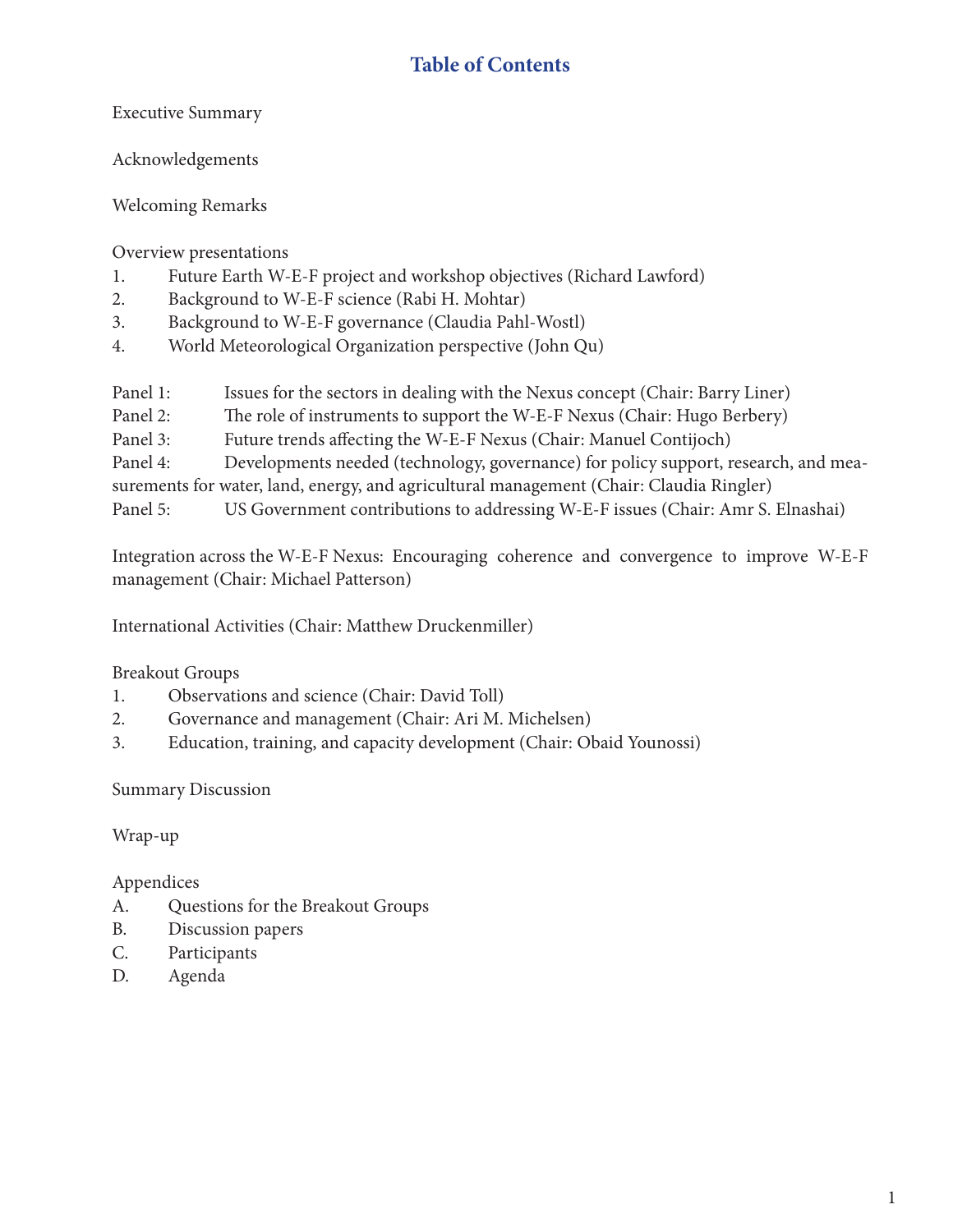### **Acknowledgements**

This workshop was supported by the Texas A&M University System and Future Earth through the Global Water System Project and a grant from the Belmont Forum. The organizing committee for the workshop included Richard Lawford, Rabi Mohtar, and Claudia Pahl-Wostl. Logistical coordination was provided by Richard Mertens of TAMUS. The editors of the report would like to thank the following people for their notes, editorial suggestions, and other contributions:

Anik Bhaduri Andrée-Anne Boisvert Bassel Daher Sonja Loy Tolulope Omotoso Claudia Pahl-Wostl Mary Schweitzer Mallory Stocker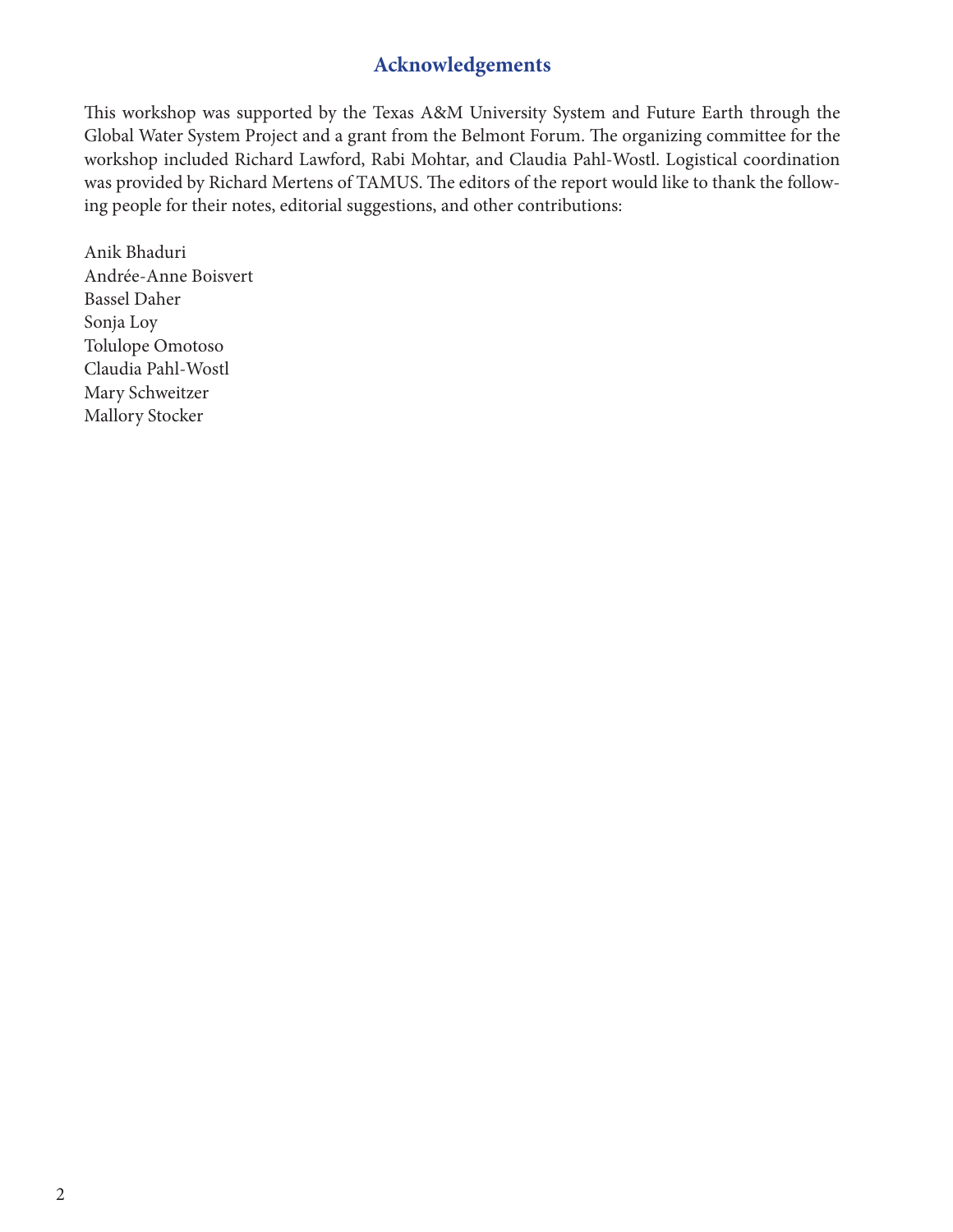## **Executive Summary**

#### **Background**

The Future Earth Water-Energy-Food (W-E-F) cluster project and the Texas A&M University System (TAMUS) collaborated to hold a workshop in Washington, DC on June 1-3, 2015. The workshop, entitled "Research gaps in the integrated observations and improved governance for the W-E-F Nexus," constituted the first of four regional workshops planned as part of the Future Earth W-E-F cluster.

The workshop included more than 75 experts representing a broad spectrum of education, government, international, and industrial groups that work in the water, energy, and food sectors, and their connections to science, policy, and society. Attendees included experts from the National Aeronautics and Space Agency (NASA), the United States Department of Agriculture (USDA), the US Department of Energy (DOE), the Environmental Protection Agency (EPA), the National Science Foundation (NSF), the National Oceanic and Atmospheric Administration (NOAA), and the United States Agency for International Development (USAID); participants affiliated with US universities in Texas, Maryland, Colorado, Indiana, Michigan, and Pennsylvania; international experts from Germany, Japan, Switzerland, and Canada; and private sector representation from Abengoa, RAND, and the Battelle Memorial Institute. Among these participants were representatives from Future Earth programs such as the Global Energy and Water Exchanges, the Sustainable Water Future, and the Global Land Projects. Through these connections, the workshop facilitated outreach by the W-E-F Research Group at TAMUS to government departments, universities, and stakeholders in the United States and abroad. It also provided Future Earth with a North American perspective on W-E-F Nexus issues and activities.

#### **Conclusions and Outcomes**

The Nexus approach is an effective method to achieve sustainability through interdisciplinary cooperation at local, national, and global scales. It offers inclusive, transparent, and intergovernmental approaches to all stakeholders, supports compatibility with Sustainable Development Goals (SDG) as defined by the United Nations (UN), and presents scientifically enabled policy, monitoring, and assessments. This report summarizes the workshop's major conclusions and outcomes.

The use of the W-E-F framework for planning can empower local communities and encourage holistic approaches to problem-solving. While tangible outcomes must be local and site-specific, the approach is also embedded in a global context: lessons learned can be transferred, adapted, and applied to multiple contexts and options.

Earth observation programs must be used to monitor and understand environmental conditions and needs. In the particular case of satellite observations, data can be used for landscape monitoring and understanding and modeling land surface processes. The Nexus approach needs also to support more integrated governance arrangements to overcome the lack of coordination of sectoral policies. Such integration is needed to provide the enabling conditions for an effective implementation of the Nexus approach at all governance levels.

A global Nexus Community of Practice coordinated by Future Earth and a well-defined Road Map are needed to address the significant knowledge gaps that exist in science, education, and governance. This community would enable integrated research efforts, capacity building, outreach, and education. Additionally, it would enable local work related to global problems. This group should develop a road map